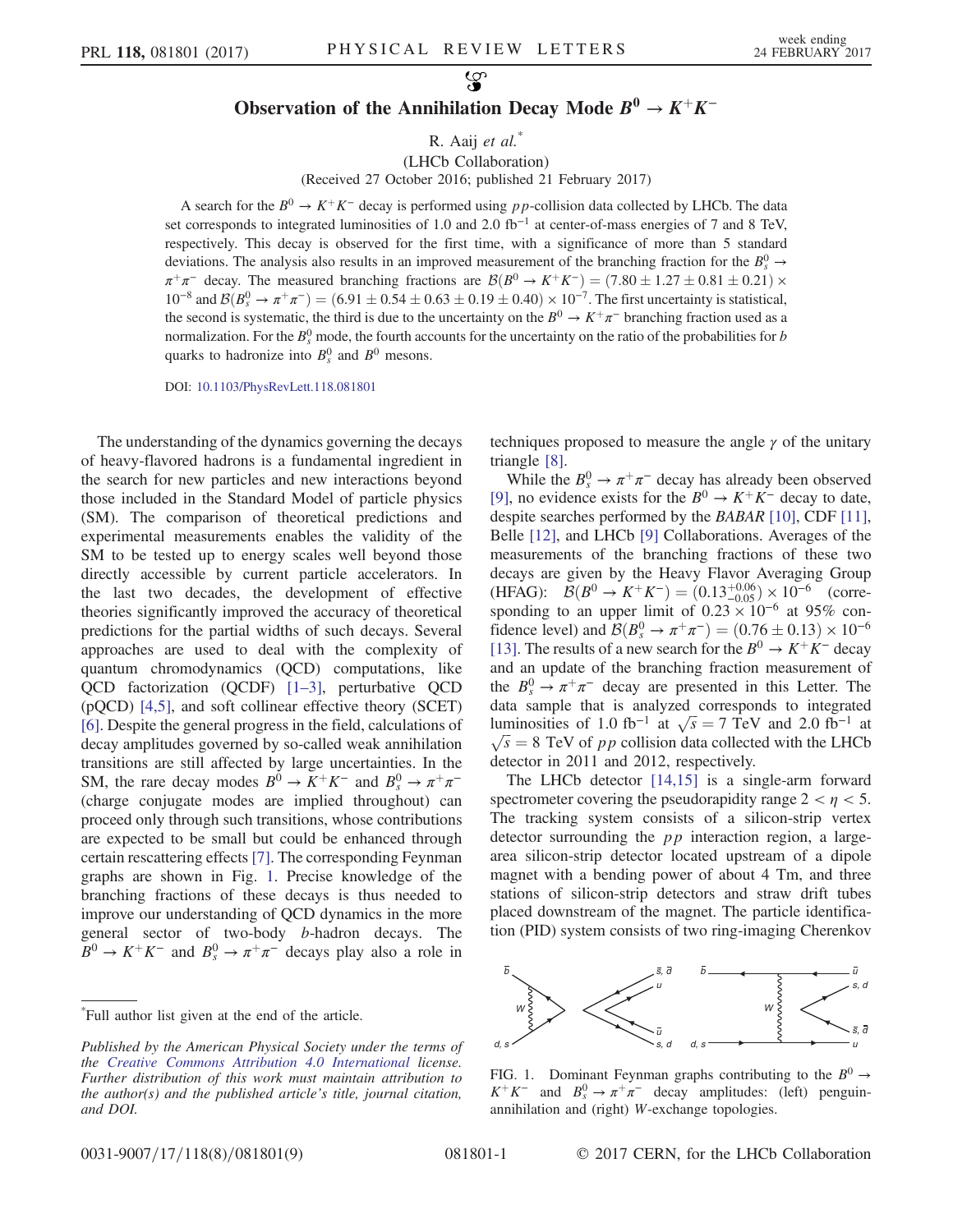(RICH) detectors, scintillating-pad and preshower detectors, electromagnetic and hadronic calorimeters, and a set of multiwire proportional chambers alternated with iron absorbers.

Simulated events are used in various steps of the analysis. In the simulation, pp collisions are generated using Pythia  $[16,17]$  with a specific LHCb configuration [\[18\]](#page-4-12). The interaction of the generated particles with the detector and its response are implemented using the Geant4 toolkit [\[19\]](#page-4-13), as described in Ref. [\[20\]](#page-4-14).

The on-line event selection is performed by a trigger [\[21\]](#page-4-15), which consists of a hardware stage, based on information from the calorimeter and muon systems, followed by a software stage, which applies a full event reconstruction and requires a secondary vertex (SV) with a significant displacement from all primary  $pp$  interaction vertices (PVs). At least one charged particle must have high transverse momentum,  $p_T$ , and large  $\chi^2_{\text{IP}}$  with respect to all PVs, where  $\chi_{\rm IP}^2$  is the difference between the  $\chi^2$  of the PV fit performed with and without the considered particle. An algorithm based on a boosted decision tree (BDT) multivariate classifier [\[22,23\]](#page-4-16) is used for the identification of secondary vertices consistent with the decays of b hadrons [\[24\]](#page-4-17). To further increase the trigger efficiency, an exclusive selection algorithm for two-body b-hadron decays was put in place, imposing requirements on the following quantities: the quality of the reconstructed tracks, their  $p<sub>T</sub>$  and impact parameter (IP), the distance of closest approach between the two oppositely charged tracks used to reconstruct the b-hadron candidate, and the  $p<sub>T</sub>$ , IP and proper decay time of the b-hadron candidate.

The event selection is refined off-line using another BDT classifier and requirements on PID variables. The BDT returns a discriminant variable which is used to classify each b-hadron candidate as either signal or background. With the exception of the *b*-hadron decay time, the input variables to the BDT classifier are those used in the software trigger, plus the following: the largest  $p<sub>T</sub>$  and IP of the *b*-hadron decay products, the  $\chi^2_{\text{IP}}$  of the *b*-hadron candidate, the  $\chi^2$  of the SV fit, and information on the separation of the SV from the PV. In the presence of multiple PVs per event (up to six and with an average of about two in this analysis), the one with the smallest  $\chi^2_{\text{IP}}$ of the b-hadron candidate is considered.

The PID system is used to separate the data into mutually exclusive subsamples corresponding to various hypotheses for the final state, namely,  $K^+\pi^-$ ,  $pK^-$ ,  $p\pi^-$ , as well as  $\pi^+\pi^-$  and  $K^+K^-$ . The calibration of the PID variables is necessary to determine the yields of other two-body b-hadron decays, where one or two particles in the final state are misidentified (cross-feed backgrounds). The efficiencies for a given PID requirement are determined using samples of kaons and pions from the  $D^{*+} \rightarrow$  $D^{0}(\rightarrow K^{-}\pi^{+})\pi^{+}$  decay chain and protons from  $\Lambda \rightarrow p\pi^{-}$ and  $\Lambda_c^+ \to pK^-\pi^+$  decays. Since the RICH-based PID information depends on particle momentum, pseudorapidity, and track multiplicity, the efficiencies are determined in bins of these variables. They are then averaged over the momentum and pseudorapidity distributions of the final state particles of two-body b-hadron decays, and over the distribution of track multiplicity in the corresponding events. Uncertainties on the PID efficiencies are due to the finite sizes of the calibration samples and to the binning used to calculate the efficiencies. The size of the latter uncertainty is estimated by the maximum variation when repeating the PID calibration procedure using different binning schemes.

The final selection criteria on the BDT output and PID variables are separately optimized for the  $B^0 \to K^+K^-$  and  $B_s^0 \to \pi^+\pi^-$  decays. The outcome of the optimization consists of two event selections,  $S_{K^+K^-}$  and  $S_{\pi^+\pi^-}$ , aiming at the best sensitivity on the  $B^0 \to K^+K^-$  and  $B^0_s \to \pi^+\pi^$ signal yields, respectively. In the two selections, common PID requirements are applied to define the subsamples with final-state mass hypotheses other than  $K^+K^-$  and  $\pi^+\pi^-$ . The optimization procedure is based on pseudoexperiments generating  $K^+K^-$  and  $\pi^+\pi^-$  invariant mass distributions. Fits to these distributions are performed with a model identical to that used for the generation. The  $B_{(s)}^0 \rightarrow K^+ K^$ and  $B_{(s)}^0 \to \pi^+\pi^-$  components are each described by a sum of two Gaussian functions with a common mean to account for mass resolution effects, with parameters determined from data, convolved with a power-law distribution that accounts for final state radiation (FSR) effects. In particular, the  $B_s^0 \to K^+K^-$  mass shape is deformed due to FSR in the region, where the  $B^0 \to K^+K^-$  signal is expected. The power-law distribution is derived from analytical quantum electrodynamics (QED) calculations [\[25\],](#page-4-18) and the correctness of the model is checked against simulated events generated by Photos [\[26\].](#page-4-19) Photos simulates QED-photon emissions in decays by calculating  $\mathcal{O}(\alpha)$  radiative corrections for charged particles using a leading-log collinear approximation. Within the approximation, the program calculates the amount of bremsstrahlung in the decay and modifies the final state according to the decay topology. The mass distributions of simulated  $B$  candidates, generated with Photos, are well described by fits performed using the mass model developed in this analysis. The fit results are in excellent agreement with the theoretical values of the FSR parameters calculated according to Ref. [\[25\]](#page-4-18) for each of the decay modes under study.

The background due to the random association of two oppositely charged tracks (combinatorial background) is modeled with an exponential function. The backgrounds due to the partial reconstruction of multibody b-hadron decays are parametrized by means of ARGUS functions [\[27\]](#page-4-20) convolved with the same resolution function used for the signals. In the case of partially reconstructed  $B \rightarrow$  $K^+\pi^-X$  decays, where X stands for one or more missing particles, and the pion is misidentified as a kaon, an incorrect description may alter the determination of the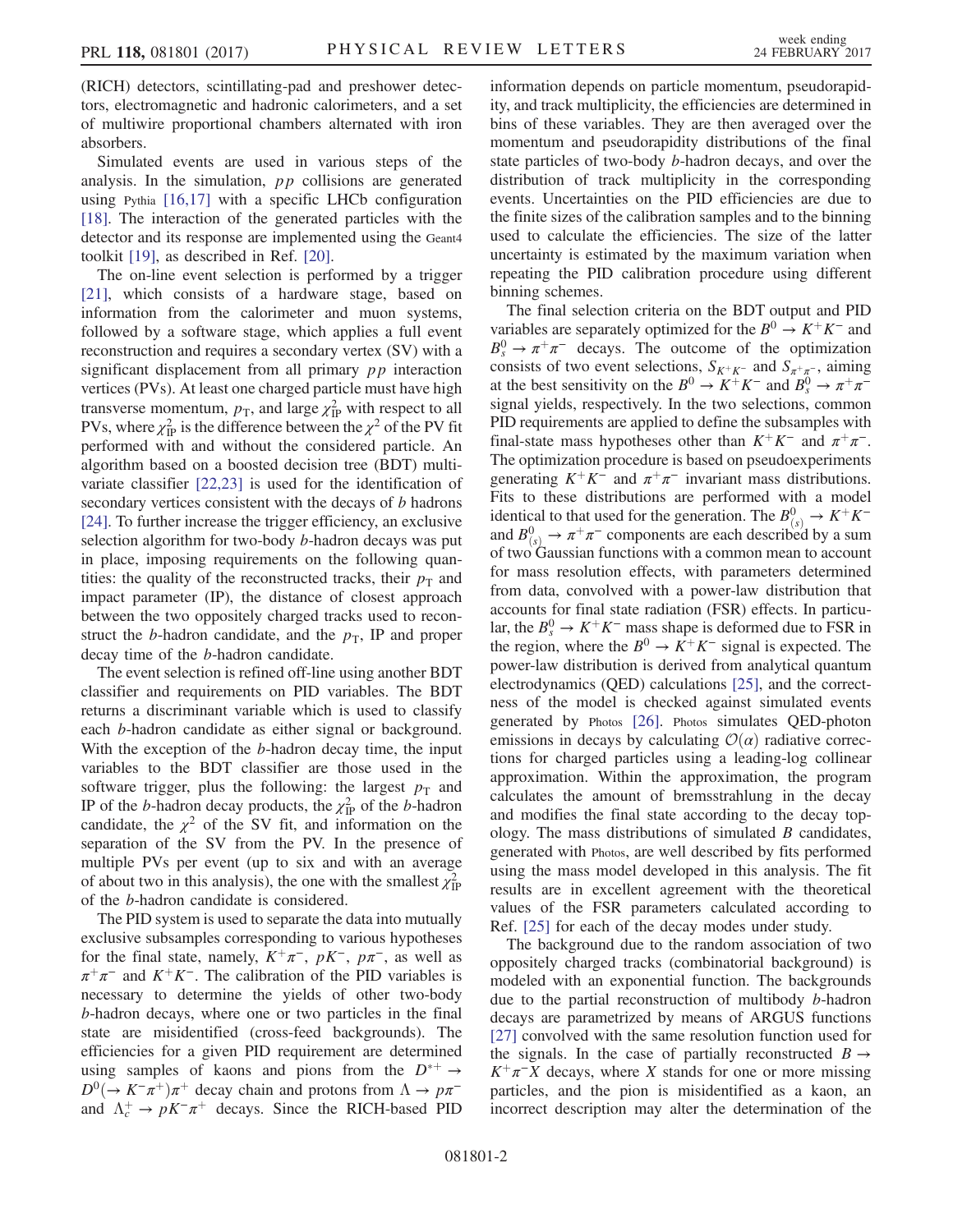$B^0 \to K^+K^-$  signal yield. Hence, the shape of the mass distribution and the size of this contribution to the  $K^+K^$ mass spectrum are determined from data by studying a sample of events selected with tight  $K^+\pi^-$  PID requirements and accounting for the known effects of different PID selection criteria on the invariant mass resolution. The shapes of the mass distributions for cross-feed backgrounds are determined by means of a kernel estimation method [\[28\]](#page-4-21) applied to the invariant mass distributions of simulated two-body *b*-hadron decays. As the  $B^0 \to K^+\pi^-$  cross feed background contributes to the  $K^+K^-$  mass distribution in the  $B^0 \rightarrow K^+K^-$  signal mass region, the resulting shape of the mass spectrum is validated with data using again a sample of events selected with tight  $K^+\pi^-$  PID requirements. The amounts of cross-feed backgrounds are determined relative to the yields of the  $B_s^0 \to K^+K^-$  and  $B^0 \to \pi^+\pi^-$  decays, scaled by the branching fractions, PID efficiencies, and b-quark hadronization probabilities to form  $B^0$  or  $B_s^0$  mesons [\[29\]](#page-4-22).

For a given set of BDT and PID selection requirements, pseudoexperiments are generated with yields and model parameters of the backgrounds as determined from data. Signal decays are injected into simulated mass distributions according to different hypotheses for the values of their branching fractions. For each pseudoexperiment, the significance of the signal under study is computed according to Wilks' theorem [\[30\]](#page-4-23) as  $\sqrt{2 \ln (\mathcal{L}_{S+B}/\mathcal{L}_B)}$ , where  $\mathcal{L}_{S+B}$  and  $\mathcal{L}_B$  are the likelihoods of the nominal fit and of a fit where the yield of the signal is fixed to zero, respectively. As the  $B^0 \rightarrow$  $K^+K^-$  decay is still not observed and its branching fraction not well constrained, a multidimensional scan is performed over a wide range of branching fraction values, as well as BDT and PID selection requirements. For each point of the scan, the signal significance is determined. The point corresponding to the smallest branching fraction that can be measured with a significance of 5 standard deviations is determined, and the optimal selection requirements are thus identified. This branching fraction is found to be  $\mathcal{B}_{\text{min}} \simeq 6 \times 10^{-8}$ . In contrast, the expected yield of  $B_s^0 \rightarrow$  $\pi^+\pi^-$  decays is more precisely constrained, and the optimization of the selection requirements is found not to depend on the assumed branching fractions within  $\pm 2$ standard deviations from the current world average value [\[13\]](#page-4-9). The optimization procedure for  $S_{K^+K^-}$  leads to tighter PID and looser BDT requirements with respect to  $S_{\pi^+\pi^-}$ . This is due to the fact that the random association of two kaons is much less likely than that of two pions, and thus, the correct identification of two kaons provides a more powerful rejection of the combinatorial background with respect to that of two pions. As a consequence, the combinatorial background in the  $\pi^+\pi^-$  spectrum is best suppressed by the application of tighter requirements on the BDT output.

After applying the BDT and PID criteria for  $S_{K^+K^-}$  or  $S_{\pi^+\pi^-}$ , the signal yields are determined by means of an extended binned maximum likelihood fit done simultaneously with the exclusive data sets defined by the different mass hypotheses of particles in the final state. The model fitted to the mass distributions is the same as that used in the optimization of the selection. The amount of each cross feed background contribution is determined directly from the fits, taking into account the appropriate PID efficiency factors. The  $m_{K^+K^-}$  and  $m_{\pi^+\pi^-}$  invariant mass distributions are shown in Fig. [2](#page-2-0), with the results of the best fits superimposed. The yields for the two signals are

<span id="page-2-0"></span>

FIG. 2. Distributions of (left)  $m_{K^+K^-}$  and (right)  $m_{\pi^+\pi^-}$  for candidates passing  $S_{K^+K^-}$  and  $S_{\pi^+\pi^-}$ , respectively. The continuous (blue) curves represent the results of the best fits to the data points. The most relevant contributions to the invariant mass spectra are shown as indicated in the legends. The vertical scales are chosen to magnify the relevant signal regions. The bin-by-bin differences between the fits and the data, in units of standard deviations, are also shown.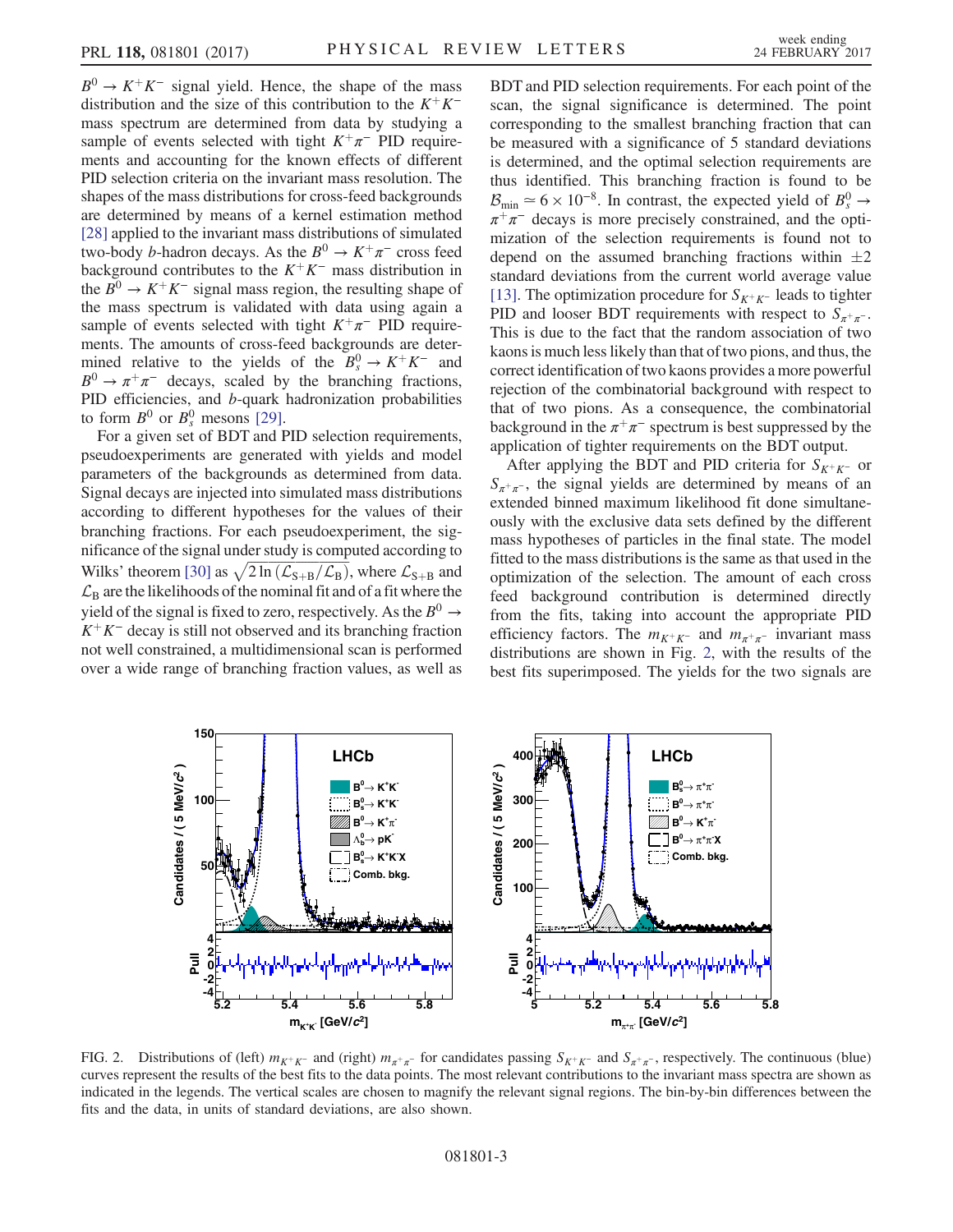<span id="page-3-0"></span>TABLE I. Systematic uncertainties on the yields for the  $B^0 \rightarrow$  $K^+K^-$  and  $B_s^0 \to \pi^+\pi^-$  decays.

| Systematic uncertainty     | $N(B^0 \to K^+K^-)$ $N(B_s^0 \to \pi^+\pi^-)$ |      |
|----------------------------|-----------------------------------------------|------|
| Signal mass shape          | 11.8                                          | 6.3  |
| Combinatorial mass shape   | 5.5                                           | 2.6  |
| Partially reco. mass shape | 1.3                                           | 23.1 |
| PID efficiencies           | 3.4                                           | 2.5  |
| Sum in quadrature          | 13.5                                          | 24.2 |

 $N(B^0 \to K^+K^-) = 201 \pm 33 \pm 100$ 14 and  $N(B_s^0 \rightarrow \pi^+\pi^-) =$  $455 \pm 35 \pm 24$ , where the first uncertainty is statistical and the second is systematic. The systematic uncertainties are related to the choice of the model used to parametrize the invariant mass shapes of signal and background components and to the knowledge of the PID efficiencies used to determine the amount of cross-feed backgrounds. The results of the best fits are used to generate pseudoexperiments, and then fits with alternative models are applied to the mass distributions. By studying the distributions of the difference between the signal yields determined from the nominal fit and those performed with alternative models, systematic uncertainties are determined. Such alternative models are considered for signal, combinatorial background, background from partially reconstructed b-hadron decays, and cross feed background mass models. The systematic uncertainty due to PID efficiencies is also assessed by generating pseudoexperiments and fitting the nominal model to the output mass distributions, using PID efficiencies randomly varied in each pseudoexperiment according to their estimated uncertainties. The standard deviation of the distribution of the yields determined in each set of pseudoexperiments is taken as a systematic uncertainty. The contributions of the various systematic uncertainties are reported in Table [I.](#page-3-0) The systematic uncertainties associated to the knowledge of the cross feed background mass shapes are found to be negligible and are not reported. The total systematic uncertainties are obtained by summing all contributions in quadrature.

The significance of the  $B^0 \to K^+K^-$  signal with respect to the null hypothesis is determined by means of a profile likelihood ratio. To account for systematic uncertainties, the likelihood function is convolved with a Gaussian function with width equal to the systematic uncertainty. The log-likelihood ratio as a function of the  $B^0 \to K^+K^$ signal yield is shown in Fig. [3](#page-3-1). The statistical significance is found to be 6.3 standard deviations, reduced to 5.8 when considering systematic uncertainties.

The branching fractions of  $B^0 \to K^+K^-$  and  $B_s^0 \to \pi^+\pi^$ decays are determined relative to the  $B^0 \to K^+\pi^-$  branching fraction, according to the following equation:

$$
\frac{f_{\textit{\tiny $X$}}}{f_{\textit{\tiny $d$}}}\frac{\mathcal{B}(B_{\textit{\tiny $X$}}^0\to h^+h^-)}{\mathcal{B}(B^0\to K^+\pi^-)}=\frac{N(B_{\textit{\tiny $X$}}^0\to h^+h^-)}{N(B^0\to K^+\pi^-)}\frac{\varepsilon(B^0\to K^+\pi^-)}{\varepsilon(B_{\textit{\tiny $X$}}^0\to h^+h^-)}\,,
$$

<span id="page-3-1"></span>

FIG. 3. Log-likelihood ratio as a function of the  $B^0 \to K^+K^$ signal yield. The dashed (red) and continuous (blue) curves correspond to the exclusion and to the inclusion of systematic uncertainties, respectively.

where  $f_x$  is the probability for a b quark to hadronize into a  $B_x^0$  meson  $(x = d, s)$ , N and  $\varepsilon$  are the yield and the efficiency for the given decay mode, respectively, and  $h$ stands for K or  $\pi$ . The yields of the  $B^0 \to K^+\pi^-$  decay in the subsamples selected with  $K^+\pi^-$  PID requirements are determined from the fits, and their values are  $N(B^0 \to K^+\pi^-) = 105010 \pm 431 \pm 988$  and  $N(B^0 \to K^+\pi^-) =$  $71304 \pm 312 \pm 609$ , when applying the BDT requirements of  $S_{K^+K^-}$  and  $S_{\pi^+\pi^-}$ , respectively. Trigger and reconstruction efficiencies are determined from simulation and corrected using information from data. For the  $B_s^0 \to \pi^+\pi^-$  decay, the sizeable value of the decay width difference between the long- and short-lived components of the  $B_s^0$ -meson system is taken into account. The  $\overline{B_s^0} \to \pi^+ \pi^-$  lifetime is assumed to be that of the short-lived component, as expected in presence of small CP violation. The final ratios of efficiencies are found to be  $2.08 \pm 0.16$  and  $1.43 \pm 0.10$  for the  $B^0 \to$  $K^+K^-$  and  $B_s^0 \to \pi^+\pi^-$  decays, respectively. The dominant contributions to the uncertainties on these ratios are due to the PID calibration and to the knowledge of the trigger efficiencies. The following results are then obtained:

$$
\frac{\mathcal{B}(B^0 \to K^+ K^-)}{\mathcal{B}(B^0 \to K^+ \pi^-)} = (3.98 \pm 0.65 \pm 0.42) \times 10^{-3},
$$
  

$$
\frac{f_s \mathcal{B}(B_s^0 \to \pi^+ \pi^-)}{f_d \mathcal{B}(B^0 \to K^+ \pi^-)} = (9.15 \pm 0.71 \pm 0.83) \times 10^{-3},
$$

where the first uncertainty is statistical and the second systematic. Using the HFAG average  $\mathcal{B}(B^0 \to K^+\pi^-) =$  $(19.57^{+0.53}_{-0.52}) \times 10^{-6}$  [\[13\],](#page-4-9) and  $f_s/f_d = 0.259 \pm 0.015$  from Ref. [\[29\],](#page-4-22) the following branching fractions are obtained:

$$
\mathcal{B}(B^0 \to K^+ K^-) = (7.80 \pm 1.27 \pm 0.81 \pm 0.21) \times 10^{-8},
$$
  

$$
\mathcal{B}(B_s^0 \to \pi^+ \pi^-) = (6.91 \pm 0.54 \pm 0.63 \pm 0.19 \pm 0.40) \times 10^{-7},
$$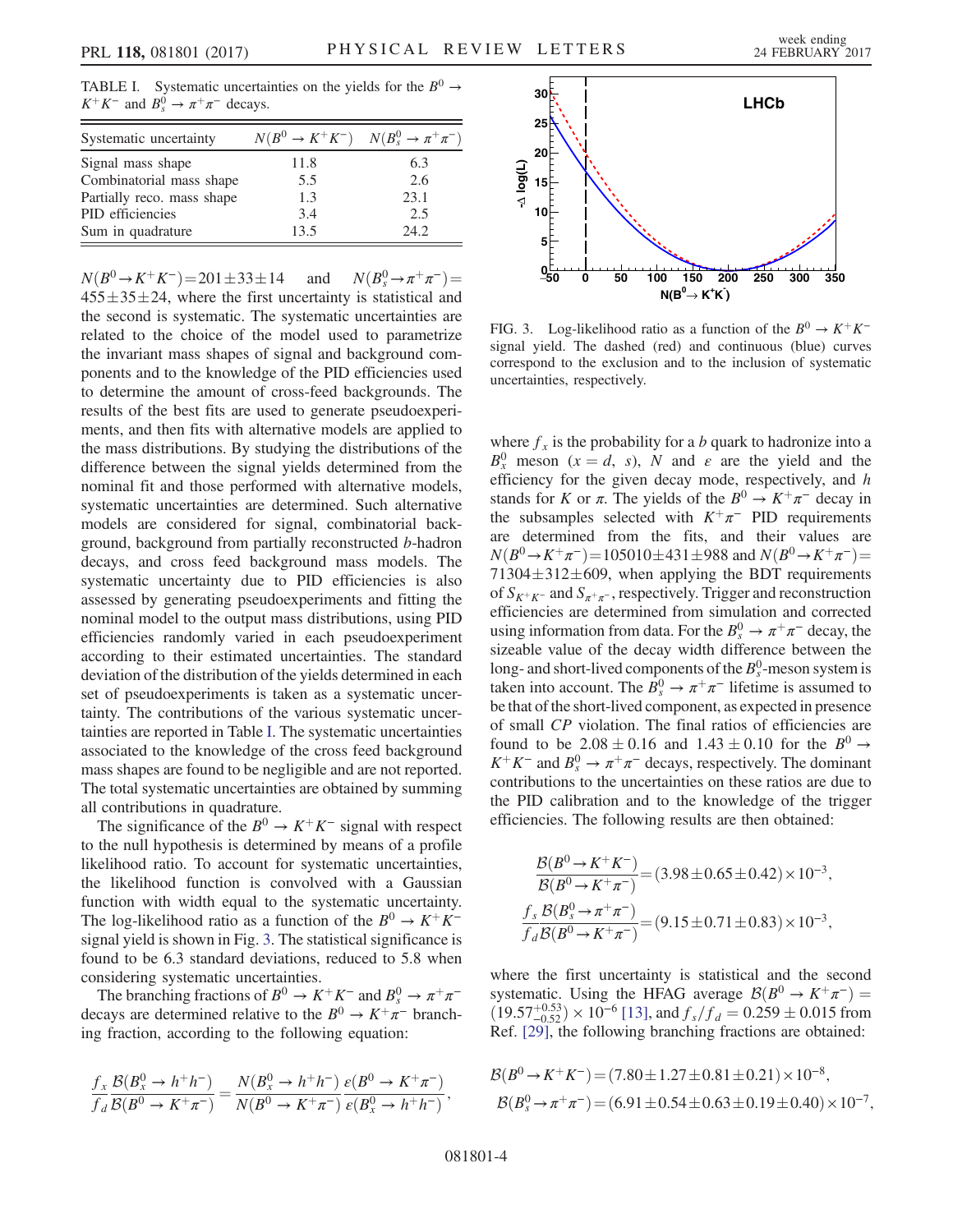where the first uncertainty is statistical, the second systematic, and the third and fourth are due to the knowledge of  $\mathcal{B}(B^0 \to K^+\pi^-)$  and of  $f_s/f_d$ , respectively.

Various theoretical predictions of the branching fractions of  $B^0 \to K^+K^-$  and  $\overline{B^0_s} \to \pi^+\pi^-$  decays are available in the literature [2–[5,7,31](#page-4-24)–35]. The pQCD estimations in Ref. [\[5\]](#page-4-25) are in agreement within uncertainties with the present results. The QCDF prediction of  $\mathcal{B}(B^0 \to K^+K^-)$  in Ref. [\[2\]](#page-4-24) agrees well with these results, but that of  $\mathcal{B}(B_s^0 \rightarrow$  $\pi^+\pi^-$ ) is significantly smaller than the measurement. In Ref. [\[34\]](#page-5-0), the unexpectedly large value of  $\mathcal{B}(B_s^0 \to \pi^+\pi^-)$ caused the traditional QCDF treatment for annihilation parameters to be revisited.

In summary, this Letter reports the most precise measurements of the branching fractions for the  $B^0 \to K^+K^$ and  $B_s^0 \to \pi^+\pi^-$  decay modes to date. These are in good agreement with and supersede those reported in Ref. [\[9\]](#page-4-5), which were the best results available prior to the present analysis. The  $B^0 \to K^+K^-$  decay is the rarest fully hadronic B-meson decay ever observed.

We express our gratitude to our colleagues in the CERN accelerator departments for the excellent performance of the LHC. We thank the technical and administrative staff at the LHCb institutes. We acknowledge support from CERN and from the national agencies: CAPES, CNPq, FAPERJ, and FINEP (Brazil); NSFC (China); CNRS/IN2P3 (France); BMBF, DFG, and MPG (Germany); INFN (Italy); FOM and NWO (Netherlands); MNiSW and NCN (Poland); MEN/ IFA (Romania); MinES and FASO (Russia); MinECo (Spain); SNSF and SER (Switzerland); NASU (Ukraine); STFC (United Kingdom); NSF (USA). We acknowledge the computing resources that are provided by CERN, IN2P3 (France), KIT and DESY (Germany), INFN (Italy), SURF (Netherlands), PIC (Spain), GridPP (United Kingdom), RRCKI and Yandex LLC (Russia), CSCS (Switzerland), IFIN-HH (Romania), CBPF (Brazil), PL-GRID (Poland), and OSC (USA).We are indebted to the communities behind the multiple open source software packages on which we depend. Individual groups or members have received support from AvH Foundation (Germany); EPLANET, Marie Skłodowska-Curie Actions and ERC (European Union); Conseil Général de Haute-Savoie, Labex ENIGMASS and OCEVU, Région Auvergne (France); RFBR and Yandex LLC (Russia); GVA, XuntaGal, and GENCAT (Spain); Herchel Smith Fund, The Royal Society, Royal Commission for the Exhibition of 1851, and the Leverhulme Trust (United Kingdom).

- <span id="page-4-24"></span><span id="page-4-0"></span>[1] M. Beneke and M. Neubert, [Nucl. Phys.](http://dx.doi.org/10.1016/j.nuclphysb.2003.09.026) B675, 333 [\(2003\).](http://dx.doi.org/10.1016/j.nuclphysb.2003.09.026)
- [2] H.-Y. Cheng and C.-K. Chua, [Phys. Rev. D](http://dx.doi.org/10.1103/PhysRevD.80.114026) 80, 114026 [\(2009\).](http://dx.doi.org/10.1103/PhysRevD.80.114026)
- [3] H.-Y. Cheng and C.-K. Chua, [Phys. Rev. D](http://dx.doi.org/10.1103/PhysRevD.80.114008) 80, 114008 [\(2009\).](http://dx.doi.org/10.1103/PhysRevD.80.114008)
- <span id="page-4-1"></span>[4] A. Ali, G. Kramer, Y. Li, C.-D. Lu, Y.-L. Shen, W. Wang, and Y.-M. Wang, Phys. Rev. D 76[, 074018 \(2007\)](http://dx.doi.org/10.1103/PhysRevD.76.074018).
- <span id="page-4-25"></span>[5] Z.-J. Xiao, W.-F. Wang, and Y.-Y. Fan, [Phys. Rev. D](http://dx.doi.org/10.1103/PhysRevD.85.094003) 85, [094003 \(2012\).](http://dx.doi.org/10.1103/PhysRevD.85.094003)
- <span id="page-4-2"></span>[6] C. W. Bauer, D. Pirjol, I. Z. Rothstein, and I. W. Stewart, Phys. Rev. D 70[, 054015 \(2004\)](http://dx.doi.org/10.1103/PhysRevD.70.054015).
- <span id="page-4-3"></span>[7] M. Gronau, D. London, and J. L. Rosner, [Phys. Rev. D](http://dx.doi.org/10.1103/PhysRevD.87.036008) 87, [036008 \(2013\).](http://dx.doi.org/10.1103/PhysRevD.87.036008)
- <span id="page-4-4"></span>[8] R. Fleischer, [Phys. Lett. B](http://dx.doi.org/10.1016/S0370-2693(99)00640-1) 459, 306 (1999).
- <span id="page-4-5"></span>[9] R. Aaij et al. (LHCb Collaboration), [J. High Energy Phys.](http://dx.doi.org/10.1007/JHEP10(2012)037) [10 \(2012\) 037.](http://dx.doi.org/10.1007/JHEP10(2012)037)
- <span id="page-4-6"></span>[10] B. Aubert et al. (BABAR Collaboration), [Phys. Rev. D](http://dx.doi.org/10.1103/PhysRevD.75.012008) 75, [012008 \(2007\).](http://dx.doi.org/10.1103/PhysRevD.75.012008)
- <span id="page-4-7"></span>[11] T. Aaltonen et al. (CDF Collaboration), [Phys. Rev. Lett.](http://dx.doi.org/10.1103/PhysRevLett.108.211803) 108[, 211803 \(2012\).](http://dx.doi.org/10.1103/PhysRevLett.108.211803)
- <span id="page-4-8"></span>[12] Y. T. Duh et al. (Belle Collaboration), [Phys. Rev. D](http://dx.doi.org/10.1103/PhysRevD.87.031103) 87, [031103 \(2013\).](http://dx.doi.org/10.1103/PhysRevD.87.031103)
- <span id="page-4-9"></span>[13] Y. Amhis et al. (Heavy Flavor Averaging Group), updated results and plots available at [http://www.slac.stanford.edu/](http://www.slac.stanford.edu/xorg/hfag/) [xorg/hfag/,](http://www.slac.stanford.edu/xorg/hfag/) [arXiv:1412.7515.](http://arXiv.org/abs/1412.7515)
- <span id="page-4-10"></span>[14] A. A. Alves Jr. et al. (LHCb Collaboration), [J. Instrum.](http://dx.doi.org/10.1088/1748-0221/3/08/S08005) 3, [S08005 \(2008\)](http://dx.doi.org/10.1088/1748-0221/3/08/S08005).
- [15] R. Aaij et al. (LHCb Collaboration), [Int. J. Mod. Phys. A](http://dx.doi.org/10.1142/S0217751X15300227) 30, [1530022 \(2015\).](http://dx.doi.org/10.1142/S0217751X15300227)
- <span id="page-4-11"></span>[16] T. Sjöstrand, S. Mrenna, and P. Skands, [J. High Energy](http://dx.doi.org/10.1088/1126-6708/2006/05/026) [Phys. 05 \(2006\) 026.](http://dx.doi.org/10.1088/1126-6708/2006/05/026)
- [17] T. Sjöstrand, S. Mrenna, and P. Skands, [Comput. Phys.](http://dx.doi.org/10.1016/j.cpc.2008.01.036) Commun. 178[, 852 \(2008\)](http://dx.doi.org/10.1016/j.cpc.2008.01.036).
- <span id="page-4-12"></span>[18] I. Belyaev et al., [J. Phys. Conf. Ser.](http://dx.doi.org/10.1088/1742-6596/331/3/032047) 331, 032047 [\(2011\).](http://dx.doi.org/10.1088/1742-6596/331/3/032047)
- <span id="page-4-13"></span>[19] J. Allison, K. Amako, J. Apostolakis, H. Araujo, P. Dubois et al. (GEANT4 Collaboration), [IEEE Trans. Nucl. Sci.](http://dx.doi.org/10.1109/TNS.2006.869826) 53, [270 \(2006\);](http://dx.doi.org/10.1109/TNS.2006.869826) S. Agostinelli et al. (GEANT4 Collaboration), [Nucl. Instrum. Methods Phys. Res., Sect. A](http://dx.doi.org/10.1016/S0168-9002(03)01368-8) 506, 250 [\(2003\).](http://dx.doi.org/10.1016/S0168-9002(03)01368-8)
- <span id="page-4-14"></span>[20] M. Clemencic, G. Corti, S. Easo, C. R. Jones, S. Miglioranzi, M. Pappagallo, and P. Robbe,[J. Phys. Conf. Ser.](http://dx.doi.org/10.1088/1742-6596/331/3/032023) 331, 032023 [\(2011\).](http://dx.doi.org/10.1088/1742-6596/331/3/032023)
- <span id="page-4-15"></span>[21] R. Aaij et al., J. Instrum. 8[, P04022 \(2013\).](http://dx.doi.org/10.1088/1748-0221/8/04/P04022)
- <span id="page-4-16"></span>[22] L. Breiman, J. H. Friedman, R. A. Olshen, and C. J. Stone, Classification and Regression Trees (Wadsworth International Group, Belmont, 1984).
- [23] B. P. Roe, H.-J. Yang, J. Zhu, Y. Liu, I. Stancu, and G. McGregor, [Nucl. Instrum. Methods Phys. Res., Sect. A](http://dx.doi.org/10.1016/j.nima.2004.12.018) 543, [577 \(2005\)](http://dx.doi.org/10.1016/j.nima.2004.12.018).
- <span id="page-4-17"></span>[24] V. V. Gligorov and M. Williams, [J. Instrum.](http://dx.doi.org/10.1088/1748-0221/8/02/P02013) 8, P02013 [\(2013\).](http://dx.doi.org/10.1088/1748-0221/8/02/P02013)
- <span id="page-4-18"></span>[25] E. Baracchini and G. Isidori, [Phys. Lett. B](http://dx.doi.org/10.1016/j.physletb.2005.11.072) 633, 309 (2006).
- <span id="page-4-19"></span>[26] P. Golonka and Z. Was, [Eur. Phys. J. C](http://dx.doi.org/10.1140/epjc/s2005-02396-4) 45, 97 (2006).
- <span id="page-4-20"></span>[27] H. Albrecht et al. (ARGUS Collaboration), [Phys. Lett. B](http://dx.doi.org/10.1016/0370-2693(94)01302-0) 340[, 217 \(1994\)](http://dx.doi.org/10.1016/0370-2693(94)01302-0).
- <span id="page-4-21"></span>[28] K. S. Cranmer, [Comput. Phys. Commun.](http://dx.doi.org/10.1016/S0010-4655(00)00243-5) 136, 198 [\(2001\).](http://dx.doi.org/10.1016/S0010-4655(00)00243-5)
- <span id="page-4-22"></span>[29] R. Aaij et al. (LHCb Collaboration), [J. High Energy Phys.](http://dx.doi.org/10.1007/JHEP04(2013)001) [04 \(2013\) 001,](http://dx.doi.org/10.1007/JHEP04(2013)001)  $f_s/f_d$  [value updated in LHCb-CONF-2013-](http://dx.doi.org/10.1007/JHEP04(2013)001) [011.](http://dx.doi.org/10.1007/JHEP04(2013)001)
- <span id="page-4-23"></span>[30] S. S. Wilks, [Ann. Math. Stat.](http://dx.doi.org/10.1214/aoms/1177732360) 9, 60 (1938).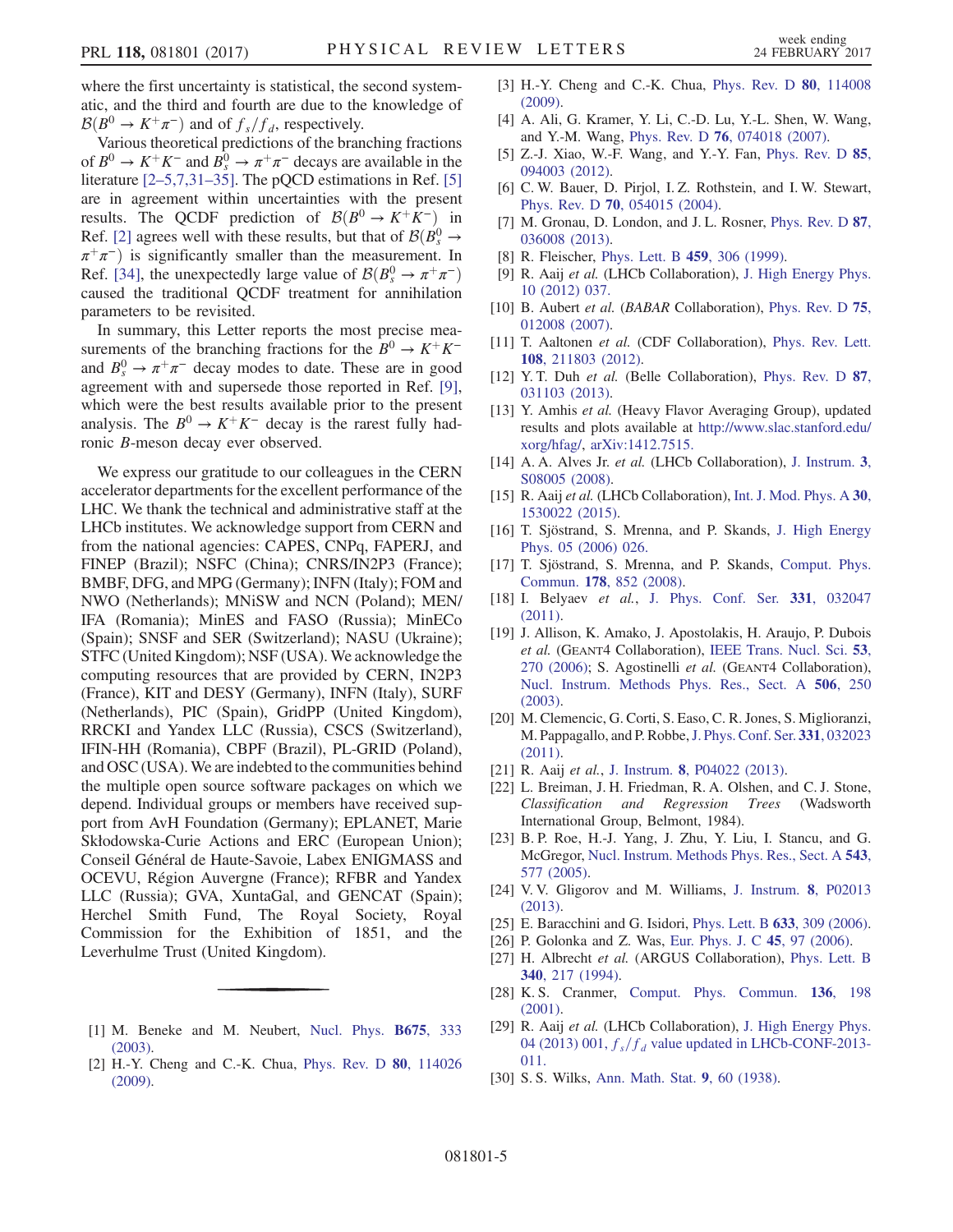- [31] C.-D. Lu, Y.-L. Shen, and W. Wang, [Phys. Rev. D](http://dx.doi.org/10.1103/PhysRevD.73.034005) 73, [034005 \(2006\).](http://dx.doi.org/10.1103/PhysRevD.73.034005)
- [32] K. Wang and G. Zhu, Phys. Rev. D 88[, 014043 \(2013\).](http://dx.doi.org/10.1103/PhysRevD.88.014043)
- [33] Q. Chang, J. Sun, Y. Yang, and X. Li, [Phys. Rev. D](http://dx.doi.org/10.1103/PhysRevD.90.054019) 90, [054019 \(2014\).](http://dx.doi.org/10.1103/PhysRevD.90.054019)
- <span id="page-5-0"></span>[34] Q. Chang, J. Sun, Y. Yang, and X. Li, [Phys. Lett. B](http://dx.doi.org/10.1016/j.physletb.2014.11.027) 740, 56 [\(2015\).](http://dx.doi.org/10.1016/j.physletb.2014.11.027)
- [35] Y. Li, W.-L. Wang, D.-S. Du, Z.-H. Li, and H.-X. Xu, [Eur.](http://dx.doi.org/10.1140/epjc/s10052-015-3552-0) Phys. J. C 75[, 328 \(2015\).](http://dx.doi.org/10.1140/epjc/s10052-015-3552-0)

<span id="page-5-12"></span><span id="page-5-11"></span><span id="page-5-10"></span><span id="page-5-9"></span><span id="page-5-8"></span><span id="page-5-7"></span><span id="page-5-6"></span><span id="page-5-5"></span><span id="page-5-4"></span><span id="page-5-3"></span><span id="page-5-2"></span><span id="page-5-1"></span>R. Aaij,<sup>40</sup> B. Adeva,<sup>39</sup> M. Adinolfi,<sup>48</sup> Z. Ajaltouni,<sup>5</sup> S. Akar,<sup>6</sup> J. Albrecht,<sup>10</sup> F. Alessio,<sup>40</sup> M. Alexander,<sup>53</sup> S. Ali,<sup>43</sup> G. Alkhazov,<sup>31</sup> P. Alvarez Cartelle,<sup>55</sup> A. A. Alves Jr.,<sup>59</sup> S. Amato,<sup>2</sup> S. Amerio,<sup>23</sup> Y. Amhis,<sup>7</sup> L. An,<sup>41</sup> L. Anderlini,<sup>18</sup> G. Andreassi,<sup>41</sup> M. Andreotti,<sup>1[7,g](#page-8-0)</sup> J. E. Andrews,<sup>60</sup> R. B. Appleby,<sup>56</sup> F. Archilli,<sup>43</sup> P. d'Argent,<sup>12</sup> J. Arnau Romeu,<sup>6</sup> A. Artamonov,<sup>37</sup> M. Artuso,<sup>61</sup> E. Aslanides,<sup>6</sup> G. Auriemma,<sup>26</sup> M. Baalouch,<sup>5</sup> I. Babuschkin,<sup>56</sup> S. Bachmann,<sup>12</sup> J. J. Back,<sup>50</sup> A. Badalov,<sup>38</sup> C. Baesso,<sup>62</sup> S. Baker,<sup>55</sup> W. Baldini,<sup>17</sup> R. J. Barlow,<sup>56</sup> C. Barschel,<sup>40</sup> S. Barsuk,<sup>7</sup> W. Barter,<sup>40</sup> M. Baszczyk,<sup>27</sup> V. Batozskaya,  $^{29}$  B. Batsukh, <sup>61</sup> V. Battista, <sup>41</sup> A. Bay, <sup>41</sup> L. Beaucourt, <sup>4</sup> J. Beddow, <sup>53</sup> F. Bedeschi,  $^{24}$  I. Bediaga, <sup>1</sup> L. J. Bel, <sup>43</sup> V. Bellee,<sup>41</sup> N. Belloli,<sup>21[,i](#page-8-1)</sup> K. Belous,<sup>37</sup> I. Belyaev,<sup>32</sup> E. Ben-Haim,<sup>8</sup> G. Bencivenni,<sup>19</sup> S. Benson,<sup>43</sup> J. Benton,<sup>48</sup> A. Berezhnoy,<sup>33</sup> R. Bernet,<sup>42</sup> A. Bertolin,<sup>23</sup> F. Betti,<sup>15</sup> M.-O. Bettler,<sup>40</sup> M. van Beuzekom,<sup>43</sup> Ia. Bezshyiko,<sup>42</sup> S. Bifani,<sup>47</sup> P. Billoir,  ${}^{8}$  T. Bird,  ${}^{56}$  A. Birnkraut,  ${}^{10}$  A. Bitadze,  ${}^{56}$  A. Bizzeti,  ${}^{18,u}$  ${}^{18,u}$  ${}^{18,u}$  T. Blake,  ${}^{50}$  F. Blanc,  ${}^{41}$  J. Blouw,  ${}^{11,\dagger}$  S. Blusk,  ${}^{61}$  V. Bocci,  ${}^{26}$ T. Boettcher,<sup>58</sup> A. Bondar,<sup>3[6,w](#page-8-4)</sup> N. Bondar,<sup>31,40</sup> W. Bonivento,<sup>16</sup> A. Borgheresi,<sup>2[1,i](#page-8-1)</sup> S. Borghi,<sup>56</sup> M. Borisyak,<sup>35</sup> M. Borsato,<sup>39</sup> F. Bossu,<sup>7</sup> M. Boubdir,<sup>9</sup> T. J. V. Bowcock,<sup>54</sup> E. Bowen,<sup>42</sup> C. Bozzi,<sup>17,40</sup> S. Braun,<sup>12</sup> M. Britsch,<sup>12</sup> T. Britton,<sup>61</sup> J. Brodzicka,<sup>56</sup> E. Buchanan,<sup>48</sup> C. Burr,<sup>56</sup> A. Bursche,<sup>2</sup> J. Buytaert,<sup>40</sup> S. Cadeddu,<sup>16</sup> R. Calabrese,<sup>1[7,g](#page-8-0)</sup> M. Calvi,<sup>2[1,i](#page-8-1)</sup> M. Calvo Gomez,<sup>38[,m](#page-8-5)</sup> A. Camboni,<sup>38</sup> P. Campana,<sup>19</sup> D. Campora Perez,<sup>40</sup> D. H. Campora Perez,<sup>40</sup> L. Capriotti,<sup>56</sup> A. Carbone,<sup>15[,e](#page-8-6)</sup> G. Carboni,<sup>2[5,j](#page-8-7)</sup> R. Cardinale,<sup>20[,h](#page-8-8)</sup> A. Cardini,<sup>16</sup> P. Carniti,<sup>21[,i](#page-8-1)</sup> L. Carson,<sup>52</sup> K. Carvalho Akiba,<sup>2</sup> G. Casse,<sup>54</sup> L. Cassina,<sup>2[1,i](#page-8-1)</sup> L. Castillo Garcia,<sup>41</sup> M. Cattaneo,<sup>40</sup> Ch. Cauet,<sup>10</sup> G. Cavallero,<sup>20</sup> R. Cenci,<sup>24[,t](#page-8-9)</sup> M. Charles,<sup>8</sup> Ph. Charpentier,<sup>40</sup> G. Chatzikonstantinidis,<sup>47</sup> M. Chefdeville,<sup>4</sup> S. Chen,<sup>56</sup> S.-F. Cheung,<sup>57</sup> V. Chobanova,<sup>39</sup> M. Chrzaszcz,<sup>42,27</sup> X. Cid Vidal,<sup>39</sup> G. Ciezarek,<sup>43</sup> P. E. L. Clarke,<sup>52</sup> M. Clemencic,<sup>40</sup> H. V. Cliff,<sup>49</sup> J. Closier,<sup>40</sup> V. Coco,<sup>59</sup> J. Cogan,<sup>6</sup> E. Cogneras,<sup>5</sup> V. Cogoni,<sup>16,4[0,f](#page-8-10)</sup> L. Cojocariu,<sup>30</sup> G. Collazuol,<sup>23,0</sup> P. Collins,<sup>40</sup> A. Comerma-Montells,<sup>12</sup> A. Contu,<sup>40</sup> A. Cook,<sup>48</sup> G. Coombs,<sup>40</sup> S. Coquereau,<sup>38</sup> G. Corti,<sup>40</sup> M. Corvo,<sup>17[,g](#page-8-0)</sup> C. M. Costa Sobral,<sup>50</sup> B. Couturier,<sup>40</sup> G. A. Cowan,<sup>52</sup> D. C. Craik,<sup>52</sup> A. Crocombe,<sup>50</sup> M. Cruz Torres,<sup>62</sup> S. Cunliffe,<sup>55</sup> R. Currie,<sup>55</sup> C. D'Ambrosio,<sup>40</sup> F. Da Cunha Marinho,<sup>2</sup> E. Dall'Occo,<sup>43</sup> J. Dalseno,<sup>48</sup> P. N. Y. David,<sup>43</sup> A. Davis,<sup>59</sup> O. De Aguiar Francisco,<sup>2</sup> K. De Bruyn,<sup>6</sup> S. De Capua,<sup>56</sup> M. De Cian,<sup>12</sup> J. M. De Miranda,<sup>1</sup> L. De Paula,<sup>2</sup> M. De Serio,<sup>14[,d](#page-8-12)</sup> P. De Simone,<sup>19</sup> C. T. Dean,<sup>53</sup> D. Decamp,<sup>4</sup> M. Deckenhoff,<sup>10</sup> L. Del Buono,<sup>8</sup> M. Demmer,<sup>10</sup> D. Derkach,<sup>35</sup> O. Deschamps,<sup>5</sup> F. Dettori,<sup>40</sup> B. Dey,<sup>22</sup> A. Di Canto,<sup>40</sup> H. Dijkstra,<sup>40</sup> F. Dordei,<sup>40</sup> M. Dorigo,<sup>41</sup> A. Dosil Suárez,<sup>39</sup> A. Dovbnya,<sup>45</sup> K. Dreimanis,<sup>54</sup> L. Dufour,<sup>43</sup> G. Dujany,<sup>56</sup> K. Dungs,<sup>40</sup> P. Durante,<sup>40</sup> R. Dzhelyadin,<sup>37</sup> A. Dziurda,<sup>40</sup> A. Dzyuba,<sup>31</sup> N. Déléage,<sup>4</sup> S. Easo,<sup>51</sup> M. Ebert,<sup>52</sup> U. Egede,<sup>55</sup> V. Egorychev,<sup>32</sup> S. Eidelman,<sup>36[,w](#page-8-4)</sup> S. Eisenhardt,<sup>52</sup> U. Eitschberger,<sup>10</sup> R. Ekelhof,<sup>10</sup> L. Eklund,<sup>53</sup> Ch. Elsasser,<sup>42</sup> S. Ely,<sup>61</sup> S. Esen,<sup>12</sup> H. M. Evans,<sup>49</sup> T. Evans,<sup>57</sup> A. Falabella,<sup>15</sup> N. Farley,<sup>47</sup> S. Farry,<sup>54</sup> R. Fay,<sup>54</sup> D. Fazzini,<sup>21[,i](#page-8-1)</sup> D. Ferguson,<sup>52</sup> V. Fernandez Albor,<sup>39</sup> A. Fernandez Prieto,<sup>39</sup> F. Ferrari,<sup>15,40</sup> F. Ferreira Rodrigues,<sup>1</sup> M. Ferro-Luzzi,<sup>40</sup> S. Filippov,<sup>34</sup> R. A. Fini,<sup>14</sup> M. Fiore,<sup>1[7,g](#page-8-0)</sup> M. Fiorini,<sup>17[,g](#page-8-0)</sup> M. Firlej,<sup>28</sup> C. Fitzpatrick,<sup>41</sup> T. Fiutowski,<sup>28</sup> F. Fleuret,<sup>[7,b](#page-8-13)</sup> K. Fohl,<sup>40</sup> M. Fontana,<sup>16,40</sup> F. Fontanelli,<sup>2[0,h](#page-8-8)</sup> D. C. Forshaw,<sup>61</sup> R. Forty,<sup>40</sup> V. Franco Lima,<sup>54</sup> M. Frank,<sup>40</sup> C. Frei,<sup>40</sup> J. Fu,<sup>22[,q](#page-8-14)</sup> E. Furfaro,<sup>25[,j](#page-8-7)</sup> C. Färber,<sup>40</sup> A. Gallas Torreira,<sup>39</sup> D. Galli,<sup>1[5,e](#page-8-6)</sup> S. Gallorini,<sup>23</sup> S. Gambetta,<sup>52</sup> M. Gandelman,<sup>2</sup> P. Gandini,<sup>57</sup> Y. Gao,<sup>3</sup> L. M. Garcia Martin,<sup>68</sup> J. García Pardiñas,<sup>39</sup> J. Garra Tico,<sup>49</sup> L. Garrido,<sup>38</sup> P. J. Garsed,<sup>49</sup> D. Gascon,<sup>38</sup> C. Gaspar,<sup>40</sup> L. Gavardi,<sup>10</sup> G. Gazzoni,<sup>5</sup> D. Gerick,<sup>12</sup> E. Gersabeck,<sup>12</sup> M. Gersabeck,<sup>56</sup> T. Gershon,<sup>50</sup> Ph. Ghez,<sup>4</sup> S. Gianì,<sup>41</sup> V. Gibson,<sup>49</sup> O. G. Girard,<sup>41</sup> L. Giubega,<sup>30</sup> K. Gizdov,<sup>52</sup> V. V. Gligorov,<sup>8</sup> D. Golubkov,<sup>32</sup> A. Golutvin,<sup>55,40</sup> A. Gomes,<sup>[1,a](#page-8-15)</sup> I. V. Gorelov,<sup>33</sup> C. Gotti,<sup>2[1,i](#page-8-1)</sup> M. Grabalosa Gándara,<sup>5</sup> R. Graciani Diaz,<sup>38</sup> L. A. Granado Cardoso,<sup>40</sup> E. Graugés,<sup>38</sup> E. Graverini,<sup>42</sup> G. Graziani,<sup>18</sup> A. Grecu,<sup>30</sup> P. Griffith,<sup>47</sup> L. Grillo,<sup>21,40[,i](#page-8-1)</sup> B. R. Gruberg Cazon,<sup>57</sup> O. Grünberg,<sup>66</sup> E. Gushchin,<sup>34</sup> Yu. Guz,<sup>37</sup> T. Gys,<sup>40</sup> C. Göbel,<sup>62</sup> T. Hadavizadeh,<sup>57</sup> C. Hadjivasiliou,<sup>5</sup> G. Haefeli,<sup>41</sup> C. Haen,<sup>40</sup> S. C. Haines,<sup>49</sup> S. Hall,<sup>55</sup> B. Hamilton,<sup>60</sup> X. Han,<sup>12</sup> S. Hansmann-Menzemer,<sup>12</sup> N. Harnew,<sup>57</sup> S. T. Harnew,<sup>48</sup> J. Harrison,<sup>56</sup> M. Hatch,<sup>40</sup> J. He,<sup>63</sup> T. Head,<sup>41</sup> A. Heister,<sup>9</sup> K. Hennessy,<sup>54</sup> P. Henrard,<sup>5</sup> L. Henry,<sup>8</sup> J. A. Hernando Morata,<sup>39</sup> E. van Herwijnen,<sup>40</sup> M. Heß,<sup>66</sup> A. Hicheur,<sup>2</sup> D. Hill,<sup>57</sup> C. Hombach,<sup>56</sup> H. Hopchev,<sup>41</sup> W. Hulsbergen,<sup>43</sup> T. Humair,<sup>55</sup> M. Hushchyn,<sup>35</sup> N. Hussain,<sup>57</sup> D. Hutchcroft,<sup>54</sup> M. Idzik,<sup>28</sup> P. Ilten,<sup>58</sup> R. Jacobsson,<sup>40</sup> A. Jaeger,<sup>12</sup> J. Jalocha,<sup>57</sup> E. Jans,<sup>43</sup> A. Jawahery,<sup>60</sup> F. Jiang,<sup>3</sup> M. John,<sup>57</sup> D. Johnson,<sup>40</sup> C. R. Jones,<sup>49</sup> C. Joram,<sup>40</sup> B. Jost,<sup>40</sup> N. Jurik,<sup>61</sup> S. Kandybei,<sup>45</sup> W. Kanso,<sup>6</sup> M. Karacson,<sup>40</sup> J. M. Kariuki,<sup>48</sup> S. Karodia,<sup>53</sup>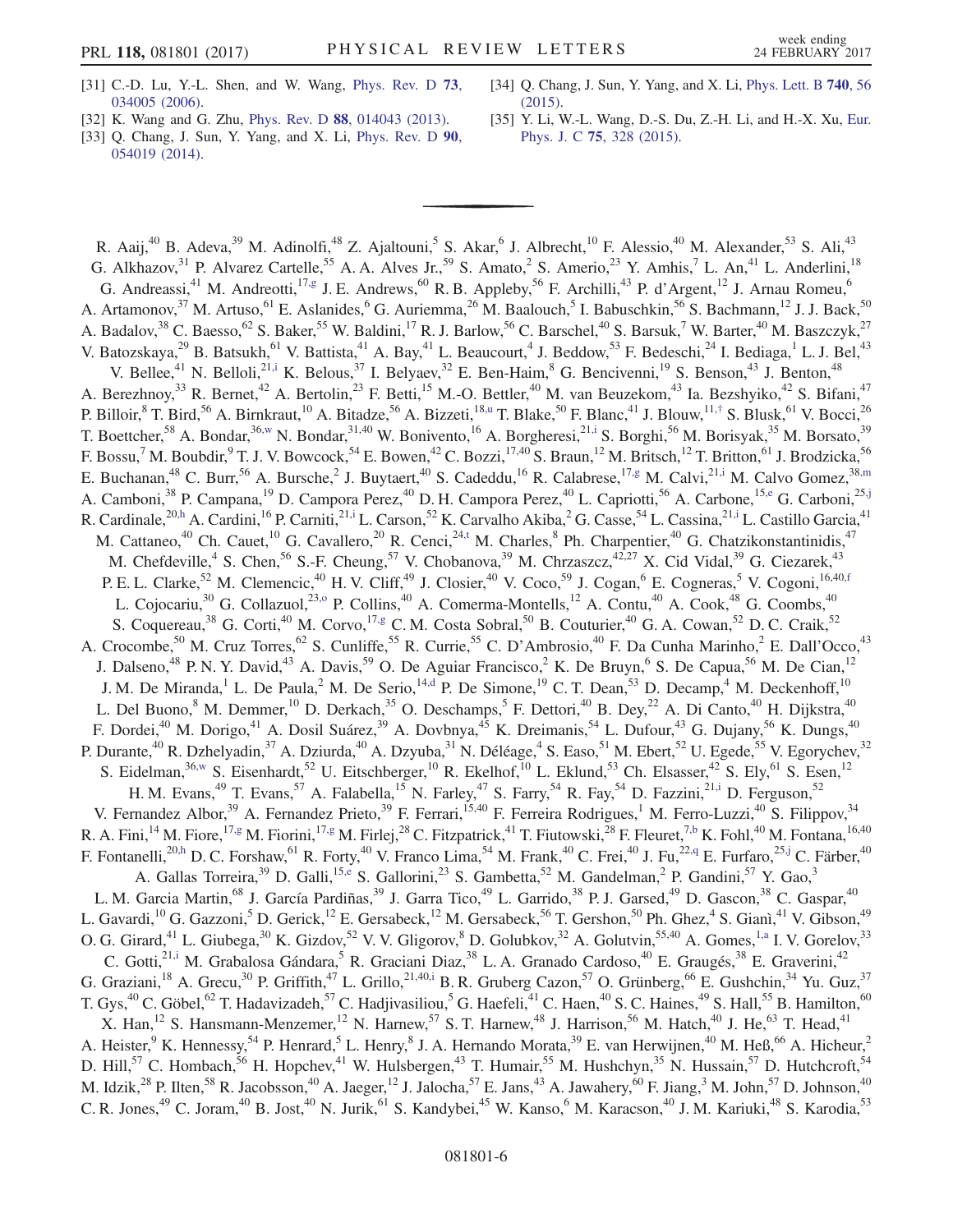<span id="page-6-6"></span><span id="page-6-5"></span><span id="page-6-4"></span><span id="page-6-3"></span><span id="page-6-2"></span><span id="page-6-1"></span><span id="page-6-0"></span>M. Kecke,<sup>12</sup> M. Kelsey,<sup>61</sup> I. R. Kenyon,<sup>47</sup> M. Kenzie,<sup>49</sup> T. Ketel,<sup>44</sup> E. Khairullin,<sup>35</sup> B. Khanji,<sup>21,4[0,i](#page-8-1)</sup> C. Khurewathanakul,<sup>41</sup> T. Kirn, <sup>9</sup> S. Klaver, <sup>56</sup> K. Klimaszewski, <sup>29</sup> S. Koliiev, <sup>46</sup> M. Kolpin, <sup>12</sup> I. Komarov, <sup>41</sup> R. F. Koopman, <sup>44</sup> P. Koppenburg, <sup>43</sup> A. Kosmyntseva,<sup>32</sup> A. Kozachuk,<sup>33</sup> M. Kozeiha,<sup>5</sup> L. Kravchuk,<sup>34</sup> K. Kreplin,<sup>12</sup> M. Kreps,<sup>50</sup> P. Krokovny,<sup>36[,w](#page-8-4)</sup> F. Kruse,<sup>10</sup> W. Krzemien,<sup>29</sup> W. Kucewicz,<sup>27,1</sup> M. Kucharczyk,<sup>27</sup> V. Kudryavtsev,<sup>36[,w](#page-8-4)</sup> A. K. Kuonen,<sup>41</sup> K. Kurek,<sup>29</sup> T. Kvaratskheliya,<sup>32,40</sup> D. Lacarrere,<sup>40</sup> G. Lafferty,<sup>56</sup> A. Lai,<sup>16</sup> D. Lambert,<sup>52</sup> G. Lanfranchi,<sup>19</sup> C. Langenbruch,<sup>9</sup> T. Latham,<sup>50</sup> C. Lazzeroni,<sup>47</sup> R. Le Gac, <sup>6</sup> J. van Leerdam, <sup>43</sup> J.-P. Lees, <sup>4</sup> A. Leflat,  $33,40$  J. Lefrançois, <sup>7</sup> R. Lefèvre, <sup>5</sup> F. Lemaitre,  $40$  E. Lemos Cid,  $39$ O. Leroy, <sup>6</sup> T. Lesiak,<sup>27</sup> B. Leverington,<sup>12</sup> Y. Li,<sup>7</sup> T. Likhomanenko,<sup>35,67</sup> R. Lindner,<sup>40</sup> C. Linn,<sup>40</sup> F. Lionetto,<sup>42</sup> B. Liu,<sup>16</sup> X. Liu,<sup>3</sup> D. Loh,<sup>50</sup> I. Longstaff,<sup>53</sup> J. H. Lopes,<sup>2</sup> D. Lucchesi,<sup>23[,o](#page-8-11)</sup> M. Lucio Martinez,<sup>39</sup> H. Luo,<sup>52</sup> A. Lupato,<sup>23</sup> E. Luppi,<sup>17[,g](#page-8-0)</sup> O. Lupton,<sup>57</sup> A. Lusiani,<sup>24</sup> X. Lyu,<sup>63</sup> F. Machefert,<sup>7</sup> F. Maciuc,<sup>30</sup> O. Maev,<sup>31</sup> K. Maguire,<sup>56</sup> S. Malde,<sup>57</sup> A. Malinin,<sup>67</sup> T. Maltsev,<sup>36</sup> G. Manca,<sup>7</sup> G. Mancinelli,<sup>6</sup> P. Manning,<sup>61</sup> J. Maratas,<sup>[5,v](#page-8-17)</sup> J. F. Marchand,<sup>4</sup> U. Marconi,<sup>15</sup> C. Marin Benito,<sup>38</sup> P. Marino,<sup>2[4,t](#page-8-9)</sup> J. Marks,<sup>12</sup> G. Martellotti,<sup>26</sup> M. Martin,<sup>6</sup> M. Martinelli,<sup>41</sup> D. Martinez Santos,<sup>39</sup> F. Martinez Vidal,<sup>68</sup> D. Martins Tostes,<sup>2</sup> L. M. Massacrier,<sup>7</sup> A. Massafferri,<sup>1</sup> R. Matev,<sup>40</sup> A. Mathad,<sup>50</sup> Z. Mathe,<sup>40</sup> C. Matteuzzi,<sup>21</sup> A. Mauri,<sup>42</sup> B. Maurin,<sup>41</sup> A. Mazurov,<sup>47</sup> M. McCann,<sup>55</sup> J. McCarthy,<sup>47</sup> A. McNab,<sup>56</sup> R. McNulty,<sup>13</sup> B. Meadows,<sup>59</sup> F. Meier,<sup>10</sup> M. Meissner,<sup>12</sup> D. Melnychuk,<sup>29</sup> M. Merk,<sup>43</sup> A. Merli,<sup>22[,q](#page-8-14)</sup> E. Michielin,<sup>23</sup> D. A. Milanes,<sup>65</sup> M.-N. Minard,<sup>4</sup> D. S. Mitzel,<sup>12</sup> A. Mogini,<sup>8</sup> J. Molina Rodriguez,<sup>62</sup> I. A. Monroy,<sup>65</sup> S. Monteil,<sup>5</sup> M. Morandin,<sup>23</sup> P. Morawski,<sup>28</sup> A. Mordà,<sup>6</sup> M. J. Morello,<sup>2[4,t](#page-8-9)</sup> J. Moron,<sup>28</sup> A. B. Morris,<sup>52</sup> R. Mountain,<sup>61</sup> F. Muheim,<sup>52</sup> M. Mulder,<sup>43</sup> M. Mussini,<sup>15</sup> D. Müller,<sup>56</sup> J. Müller,<sup>10</sup> K. Müller,<sup>42</sup> V. Müller,<sup>10</sup> P. Naik,<sup>48</sup> T. Nakada,<sup>41</sup> R. Nandakumar,<sup>51</sup> A. Nandi,<sup>57</sup> I. Nasteva,<sup>2</sup> M. Needham,<sup>52</sup> N. Neri,<sup>22</sup> S. Neubert,<sup>12</sup> N. Neufeld,<sup>40</sup> M. Neuner,<sup>12</sup> A. D. Nguyen,<sup>41</sup> C. Nguyen-Mau,<sup>41[,n](#page-8-18)</sup> S. Nieswand,<sup>9</sup> R. Niet,<sup>10</sup> N. Nikitin,<sup>33</sup> T. Nikodem,<sup>12</sup> A. Novoselov,<sup>37</sup> D. P. O'Hanlon,<sup>50</sup> A. Oblakowska-Mucha,<sup>28</sup> V. Obraztsov,<sup>37</sup> S. Ogilvy,<sup>19</sup> R. Oldeman,<sup>49</sup> C. J. G. Onderwater,<sup>69</sup> J. M. Otalora Goicochea,<sup>2</sup> A. Otto,<sup>40</sup> P. Owen,<sup>42</sup> A. Oyanguren,<sup>68</sup> P. R. Pais,<sup>41</sup> A. Palano,<sup>1[4,d](#page-8-12)</sup> F. Palombo,<sup>2[2,q](#page-8-14)</sup> M. Palutan,<sup>19</sup> J. Panman,<sup>40</sup> A. Papanestis,<sup>51</sup> M. Pappagallo,<sup>14,d</sup> L. L. Pappalardo,<sup>1[7,g](#page-8-0)</sup> W. Parker,<sup>60</sup> C. Parkes,<sup>56</sup> G. Passaleva,<sup>18</sup> A. Pastore,<sup>14[,d](#page-8-12)</sup> G.D. Patel,<sup>54</sup> M. Patel,<sup>55</sup> C. Patrignani,<sup>15[,e](#page-8-6)</sup> A. Pearce,<sup>56,51</sup> A. Pellegrino,<sup>43</sup> G. Penso,<sup>26</sup> M. Pepe Altarelli,<sup>40</sup> S. Perazzini,<sup>40</sup> P. Perret,<sup>5</sup> L. Pescatore,<sup>47</sup> K. Petridis,<sup>48</sup> A. Petrolini,<sup>2[0,h](#page-8-8)</sup> A. Petrov,<sup>67</sup> M. Petruzzo,<sup>22[,q](#page-8-14)</sup> E. Picatoste Olloqui,<sup>38</sup> B. Pietrzyk,<sup>4</sup> M. Pikies,<sup>27</sup> D. Pinci,<sup>26</sup> A. Pistone,<sup>20</sup> A. Piucci,<sup>12</sup> S. Playfer,<sup>52</sup> M. Plo Casasus,<sup>39</sup> T. Poikela,<sup>40</sup> F. Polci,<sup>8</sup> A. Poluektov,<sup>50,36</sup> I. Polyakov,<sup>61</sup> E. Polycarpo,<sup>2</sup> G. J. Pomery,<sup>48</sup> A. Popov,<sup>37</sup> D. Popov,<sup>11,40</sup> B. Popovici,<sup>30</sup> S. Poslavskii,<sup>37</sup> C. Potterat,<sup>2</sup> E. Price,<sup>48</sup> J. D. Price,<sup>54</sup> J. Prisciandaro,<sup>39</sup> A. Pritchard,<sup>54</sup> C. Prouve,<sup>48</sup> V. Pugatch,<sup>46</sup> A. Puig Navarro,<sup>41</sup> G. Punzi,<sup>24[,p](#page-8-19)</sup> W. Qian,<sup>57</sup> R. Quagliani,<sup>7,48</sup> B. Rachwal,<sup>27</sup> J. H. Rademacker,<sup>48</sup> M. Rama,<sup>24</sup> M. Ramos Pernas,<sup>39</sup> M. S. Rangel,<sup>2</sup> I. Raniuk,<sup>45</sup> G. Raven,<sup>44</sup> F. Redi,<sup>55</sup> S. Reichert,<sup>10</sup> A. C. dos Reis,<sup>1</sup> C. Remon Alepuz,<sup>68</sup> V. Renaudin,<sup>7</sup> S. Ricciardi,<sup>51</sup> S. Richards,<sup>48</sup> M. Rihl,<sup>40</sup> K. Rinnert,<sup>54</sup> V. Rives Molina,<sup>38</sup> P. Robbe,<sup>7,40</sup> A. B. Rodrigues,<sup>1</sup> E. Rodrigues,<sup>59</sup> J. A. Rodriguez Lopez,<sup>65</sup> P. Rodriguez Perez,<sup>56,[†](#page-8-3)</sup> A. Rogozhnikov,<sup>35</sup> S. Roiser,<sup>40</sup> A. Rollings,<sup>57</sup> V. Romanovskiy,<sup>37</sup> A. Romero Vidal,<sup>39</sup> J. W. Ronayne,<sup>13</sup> M. Rotondo,<sup>19</sup> M. S. Rudolph,<sup>61</sup> T. Ruf,<sup>40</sup> P. Ruiz Valls,<sup>68</sup> J. J. Saborido Silva,<sup>39</sup> E. Sadykhov,<sup>32</sup> N. Sagidova,<sup>31</sup> B. Saitta,<sup>16[,f](#page-8-10)</sup> V. Salustino Guimaraes,<sup>2</sup> C. Sanchez Mayordomo,<sup>68</sup> B. Sanmartin Sedes,<sup>39</sup> R. Santacesaria,<sup>26</sup> C. Santamarina Rios,<sup>39</sup> M. Santimaria,<sup>19</sup> E. Santovetti,<sup>25[,j](#page-8-7)</sup> A. Sarti,<sup>19[,k](#page-8-20)</sup> C. Satriano,<sup>2[6,s](#page-8-21)</sup> A. Satta,<sup>25</sup> D. M. Saunders,<sup>48</sup> D. Savrina,<sup>32,33</sup> S. Schael,<sup>9</sup> M. Schellenberg,<sup>10</sup> M. Schiller,<sup>40</sup> H. Schindler,<sup>40</sup> M. Schlupp,<sup>10</sup> M. Schmelling,<sup>11</sup> T. Schmelzer,<sup>10</sup> B. Schmidt,<sup>40</sup> O. Schneider,<sup>41</sup> A. Schopper,<sup>40</sup> K. Schubert,<sup>10</sup> M. Schubiger,<sup>41</sup> M.-H. Schune,<sup>7</sup> R. Schwemmer,<sup>40</sup> B. Sciascia,<sup>19</sup> A. Sciubba,<sup>2[6,k](#page-8-20)</sup> A. Semennikov,<sup>32</sup> A. Sergi,<sup>47</sup> N. Serra,<sup>42</sup> J. Serrano,<sup>6</sup> L. Sestini,<sup>23</sup> P. Seyfert,<sup>21</sup> M. Shapkin,<sup>37</sup> I. Shapoval,<sup>45</sup> Y. Shcheglov,<sup>31</sup> T. Shears,<sup>54</sup> L. Shekhtman,  $36$ [,w](#page-8-4) V. Shevchenko,  $67$  A. Shires,  $10$  B. G. Siddi,  $17,40$  R. Silva Coutinho,  $42$  L. Silva de Oliveira,  $2$  G. Simi,  $23,0$ S. Simone,<sup>14[,d](#page-8-12)</sup> M. Sirendi,<sup>49</sup> N. Skidmore,<sup>48</sup> T. Skwarnicki,<sup>61</sup> E. Smith,<sup>55</sup> I. T. Smith,<sup>52</sup> J. Smith,<sup>49</sup> M. Smith,<sup>55</sup> H. Snoek,<sup>43</sup> M. D. Sokoloff,<sup>59</sup> F. J. P. Soler,<sup>53</sup> B. Souza De Paula,<sup>2</sup> B. Spaan,<sup>10</sup> P. Spradlin,<sup>53</sup> S. Sridharan,<sup>40</sup> F. Stagni,<sup>40</sup> M. Stahl,<sup>12</sup> S. Stahl,<sup>40</sup> P. Stefko,<sup>41</sup> S. Stefkova,<sup>55</sup> O. Steinkamp,<sup>42</sup> S. Stemmle,<sup>12</sup> O. Stenyakin,<sup>37</sup> S. Stevenson,<sup>57</sup> S. Stoica,<sup>30</sup> S. Stone,<sup>61</sup> B. Storaci,<sup>42</sup> S. Stracka,<sup>24[,p](#page-8-19)</sup> M. Straticiuc,<sup>30</sup> U. Straumann,<sup>42</sup> L. Sun,<sup>59</sup> W. Sutcliffe,<sup>55</sup> K. Swientek,<sup>28</sup> V. Syropoulos,<sup>44</sup> M. Szczekowski,<sup>29</sup> T. Szumlak,<sup>28</sup> S. T'Jampens,<sup>4</sup> A. Tayduganov,<sup>6</sup> T. Tekampe,<sup>6</sup> M. Teklishyn,<sup>10</sup> G. Tellarini,<sup>7</sup> F. Teubert,<sup>1[7,g](#page-8-0)</sup> E. Thomas,<sup>40</sup> J. van Tilburg,<sup>40</sup> M. J. Tilley,<sup>43</sup> V. Tisserand,<sup>55</sup> M. Tobin,<sup>41</sup> S. Tolk,<sup>49</sup> L. Tomassetti,<sup>17,g</sup> D. Tonelli,<sup>40</sup> S. Topp-Joergensen,<sup>57</sup> F. Toriello,<sup>61</sup> E. Tournefier,<sup>4</sup> S. Tourneur,<sup>41</sup> K. Trabelsi,<sup>41</sup> M. Traill,<sup>53</sup> M. T. Tran,<sup>41</sup> M. Tresch,<sup>42</sup> A. Trisovic,<sup>40</sup> A. Tsaregorodtsev,<sup>6</sup> P. Tsopelas,<sup>43</sup> A. Tully,<sup>49</sup> N. Tuning,<sup>43</sup> A. Ukleja,<sup>29</sup> A. Ustyuzhanin,<sup>35</sup> U. Uwer,<sup>12</sup> C. Vacca,<sup>16[,f](#page-8-10)</sup> V. Vagnoni,<sup>15,40</sup> A. Valassi,<sup>40</sup> S. Valat,<sup>40</sup> G. Valenti,<sup>15</sup> A. Vallier,<sup>7</sup> R. Vazquez Gomez,<sup>19</sup> P. Vazquez Regueiro,<sup>39</sup> S. Vecchi,<sup>17</sup> M. van Veghel,<sup>43</sup> J. J. Velthuis,<sup>48</sup> M. Veltri,<sup>1[8,r](#page-8-22)</sup> G. Veneziano,<sup>41</sup> A. Venkateswaran,<sup>61</sup> M. Vernet,<sup>5</sup> M. Vesterinen,<sup>12</sup> B. Viaud,<sup>7</sup> D. Vieira,<sup>1</sup> M. Vieites Diaz,<sup>39</sup> X. Vilasis-Cardona,<sup>3[8,m](#page-8-5)</sup> V. Volkov,<sup>33</sup> A. Vollhardt,<sup>42</sup>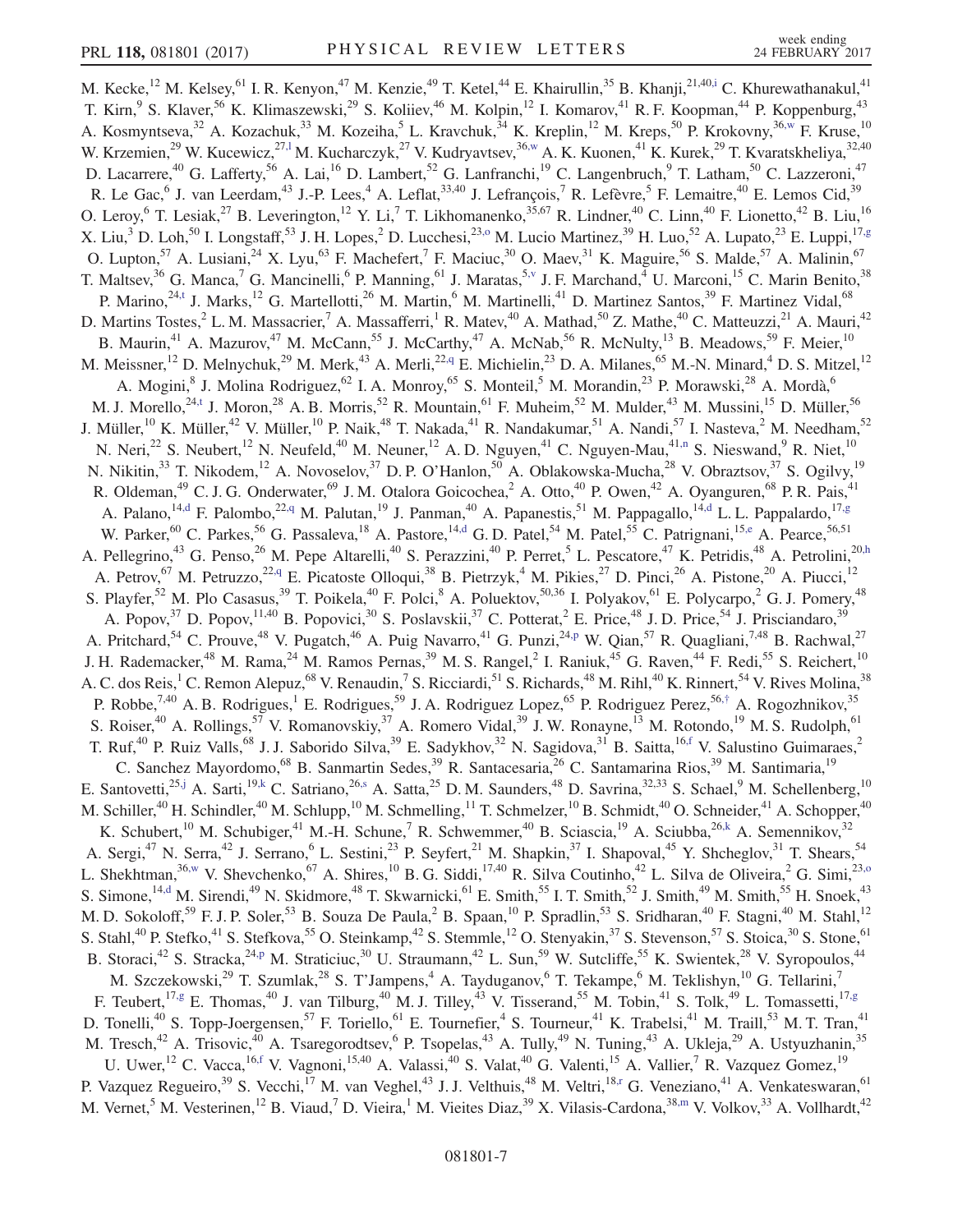B. Voneki,<sup>40</sup> A. Vorobyev,<sup>31</sup> V. Vorobyev,<sup>3[6,w](#page-8-4)</sup> C. Voß,<sup>66</sup> J. A. de Vries,<sup>43</sup> C. Vázquez Sierra,<sup>39</sup> R. Waldi,<sup>66</sup> C. Wallace,<sup>50</sup> R. Wallace,<sup>13</sup> J. Walsh,<sup>24</sup> J. Wang,<sup>61</sup> D. R. Ward,<sup>49</sup> H. M. Wark,<sup>54</sup> N. K. Watson,<sup>47</sup> D. Websdale,<sup>55</sup> A. Weiden,<sup>42</sup> M. Whitehead,<sup>40</sup> J. Wicht,<sup>50</sup> G. Wilkinson,<sup>57,40</sup> M. Wilkinson,<sup>61</sup> M. Williams,<sup>40</sup> M. P. Williams,<sup>47</sup> M. Williams,<sup>58</sup> T. Williams,<sup>47</sup> F. F. Wilson,<sup>51</sup> J. Wimberley,<sup>60</sup> J. Wishahi,<sup>10</sup> W. Wislicki,<sup>29</sup> M. Witek,<sup>27</sup> G. Wormser,<sup>7</sup> S. A. Wotton,<sup>49</sup> K. Wraight,<sup>53</sup> S. Wright,<sup>49</sup> K. Wyllie,<sup>40</sup> Y. Xie,<sup>64</sup> Z. Xing,<sup>61</sup> Z. Xu,<sup>41</sup> Z. Yang,<sup>3</sup> H. Yin,<sup>64</sup> J. Yu,<sup>64</sup> X. Yuan,<sup>36[,w](#page-8-4)</sup>

<span id="page-7-0"></span>O. Yushchenko,<sup>37</sup> K. A. Zarebski,<sup>47</sup> M. Zavertyaev,<sup>1[1,c](#page-8-23)</sup> L. Zhang,<sup>3</sup> Y. Zhang,<sup>7</sup> A. Zhelezov,<sup>12</sup> Y. Zheng,<sup>63</sup> A. Zhokhov,<sup>32</sup> X. Zhu, $3$  V. Zhukov,  $9$  and S. Zucchelli<sup>15</sup>

(LHCb Collaboration)

 ${}^{1}$ Centro Brasileiro de Pesquisas Físicas (CBPF), Rio de Janeiro, Brazil

 $^{2}$ Universidade Federal do Rio de Janeiro (UFRJ), Rio de Janeiro, Brazil

<sup>3</sup> Center for High Energy Physics, Tsinghua University, Beijing, China  $^{4}I$  ABB Université Squois Mont Blane, CNBS/IN2B3, Anneav La Views, Ex-

<sup>4</sup>LAPP, Université Savoie Mont-Blanc, CNRS/IN2P3, Annecy-Le-Vieux, France

 $^5$ Clermont Université, Université Blaise Pascal, CNRS/IN2P3, LPC, Clermont-Ferrand, France

 ${}^6$ CPPM, Aix-Marseille Université, CNRS/IN2P3, Marseille, France <sup>7</sup>LAL, Université Paris-Sud, CNRS/IN2P3, Orsay, France

<sup>1</sup> *LAL, Université Paris-Sud, CNRS/IN2P3, Orsay, France*<br><sup>8</sup>*I PNHE Hniversité Pierre et Marie Curie Hniversité Paris Dideret CNPS/I* 

LPNHE, Université Pierre et Marie Curie, Université Paris Diderot, CNRS/IN2P3, Paris, France<br><sup>91</sup> Physikalisakes Institut, PWTH Aseken University Aseken Carmany

<sup>9</sup>I. Physikalisches Institut, RWTH Aachen University, Aachen, Germany 10Fakultät Physik, Technische Universität Dortmund, Dortmund, Germany

<sup>11</sup>Max-Planck-Institut für Kernphysik (MPIK), Heidelberg, Germany<br><sup>12</sup>Physikalisches Institut, Ruprecht-Karls-Universität Heidelberg, Heidelberg, Germany<br><sup>13</sup>School of Physics, University College Dublin, Dublin, Ireland<br>

<sup>16</sup>Sezione INFN di Cagliari, Cagliari, Italy

 $^{17}$ Sezione INFN di Ferrara, Ferrara, Italy  $^{18}$ Sezione INFN di Firenze, Firenze, Italy

<sup>19</sup>Laboratori Nazionali dell'INFN di Frascati, Frascati, Italy<br><sup>20</sup>Sezione INFN di Genova, Genova, Italy<br><sup>21</sup>Sezione INFN di Milano Bicocca, Milano, Italy<br><sup>22</sup>Sezione INFN di Milano, Milano, Italy<br><sup>23</sup>Sezione INFN di Pad

<sup>25</sup> Sezione INFN di Roma Tor Vergata, Roma, Italy  $^{26}$ Sezione INFN di Roma La Sapienza, Roma, Italy

 $\begin{tabular}{c} \begin{tabular}{c} $\text{${}^{26}$} \textbf{Sezione INFN} $\text{${\rm{ii}}$~Roma La Sapienza, Roma, Italy}\end{tabular} \end{tabular} \end{tabular} \begin{tabular}{c} \begin{tabular}{c} $\text{${}^{26}$} \textbf{Sezione} $\text{N}\text{FNN}$ $d$iRoma La Sapienza, Roma, Italy}\end{tabular} \end{tabular} \end{tabular} \end{tabular} \begin{tabular}{c} \begin{tabular}{c} $\text{${}^{28}$} \textbf{AdH}- University of Science and Technology, Facuty of Phiysics and Applied Computing \end{tabular} \end{tabular} \end{$ 

<sup>40</sup>European Organization for Nuclear Research (CERN), Geneva, Switzerland<br><sup>41</sup>Ecole Polytechnique Fédérale de Lausanne (EPFL), Lausanne, Switzerland<br><sup>42</sup>Physik-Institut, Universität Zürich, Zürich, Switzerland<br><sup>43</sup>Nikhef